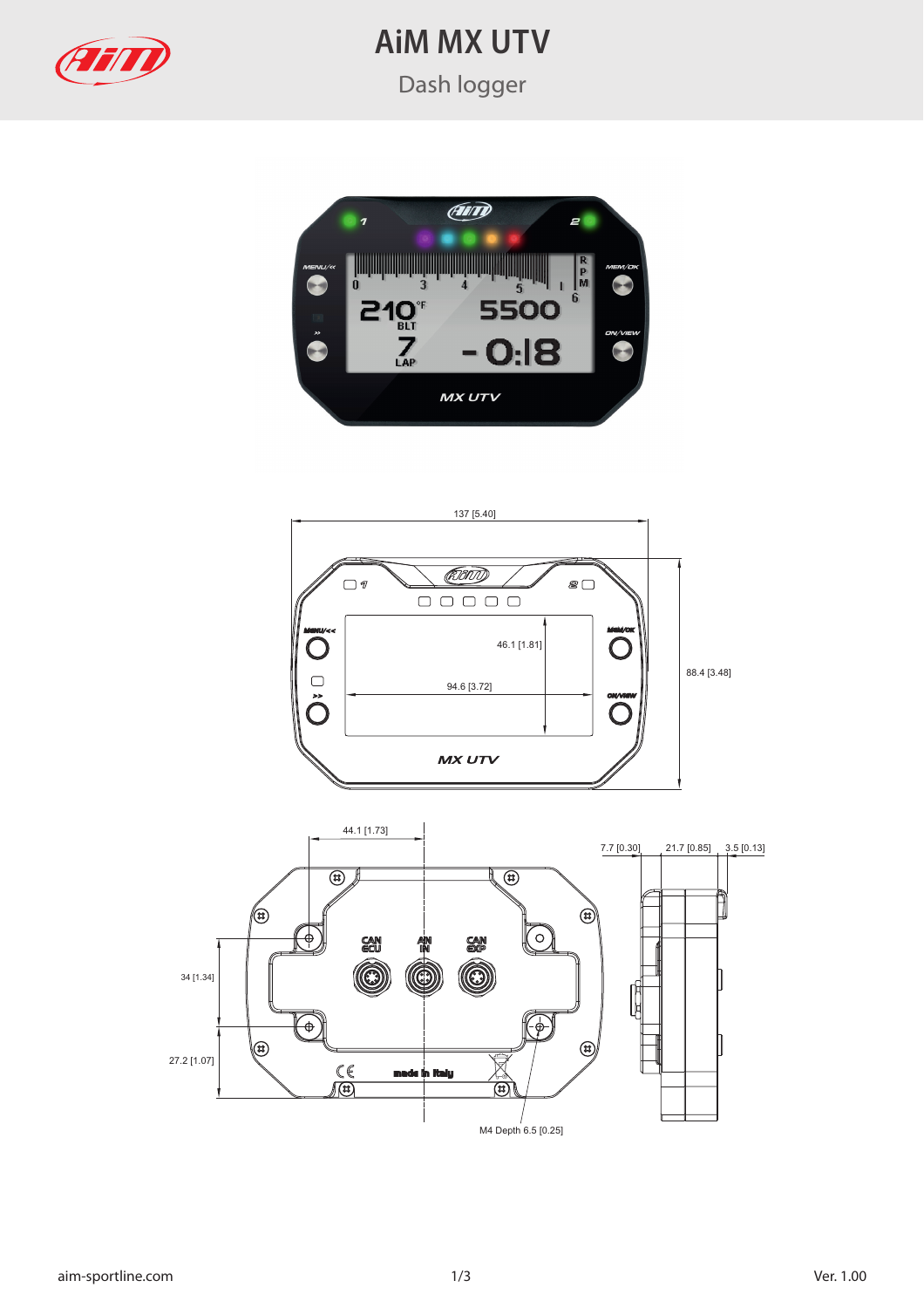

**AiM MX UTV**

## Dash logger

#### **Technical specifications**

| <b>Display resolution</b>   | 268 x 128 pixels                |                                                                                                               |
|-----------------------------|---------------------------------|---------------------------------------------------------------------------------------------------------------|
| <b>Backlight</b>            | 7 configurable RGB colors       |                                                                                                               |
| <b>Ambient Light sensor</b> | Yes                             |                                                                                                               |
| <b>Shift Lights</b>         | 5 configurable RGB LEDs         |                                                                                                               |
| <b>Alarm LEDs</b>           | 2 configurable RGB LEDs         |                                                                                                               |
| <b>CAN</b> connection       | Yes                             |                                                                                                               |
| <b>ECU</b> connection       | Models:                         | Channels:                                                                                                     |
|                             |                                 | Polaris RZR non turbo: Speed, RPM, Gear, ECT, TPS, BrakeSW, Fuel Rate                                         |
|                             | <b>Polaris RZR turbo:</b>       | Speed, RPM, Gear, ECT, TPS, BrakeSW, Fuel Rate, Boost pressure,<br>Charge Air temp (from request)             |
|                             | <b>CAN-AM</b> non turbo:        | Speed, RPM, Gear, ECT, TPS, BrakeSW, instant fuel flow, Low Oil Pressure<br>(as alarm function only, no data) |
|                             | <b>CAN-AM turbo:</b>            | Speed, RPM, Gear, ECT, TPS, BrakeSW, Instant Fuel consumed, Boost Pressure,<br>Intake Air temp                |
|                             | Yamaha YXZ 2016:                | Speed, RPM, Gear, ECT                                                                                         |
|                             | Yamaha YXZ 2017:                | Speed, RPM, Gear, ECT, TPS, BrakeSW                                                                           |
|                             | <b>Arctic Cat Wildcat:</b>      | Speed, RPM, Gear, ECT, TPS, BrakeSW                                                                           |
| <b>GPS</b>                  | Integrated                      |                                                                                                               |
| <b>External modules</b>     | Lambda Controller, SmartyCam HD |                                                                                                               |
| <b>Analog inputs</b>        | 1                               |                                                                                                               |
| <b>WiFi connection</b>      | Yes                             |                                                                                                               |
| <b>Internal memory</b>      | 4 GB                            |                                                                                                               |
| <b>Body</b>                 | Glass fiber reinforced Nylon    |                                                                                                               |
| <b>Pushbuttons</b>          | Metallic                        |                                                                                                               |
| <b>Connectors</b>           | 3 Binder connectors             |                                                                                                               |
| <b>Dimensions</b>           | 137 x 88.4 x 31.9 mm            |                                                                                                               |
| Weight                      | 330 g                           |                                                                                                               |
| Waterproof                  | <b>IP65</b>                     |                                                                                                               |

#### **Part number**

**X85MXUTV001** MX UTV